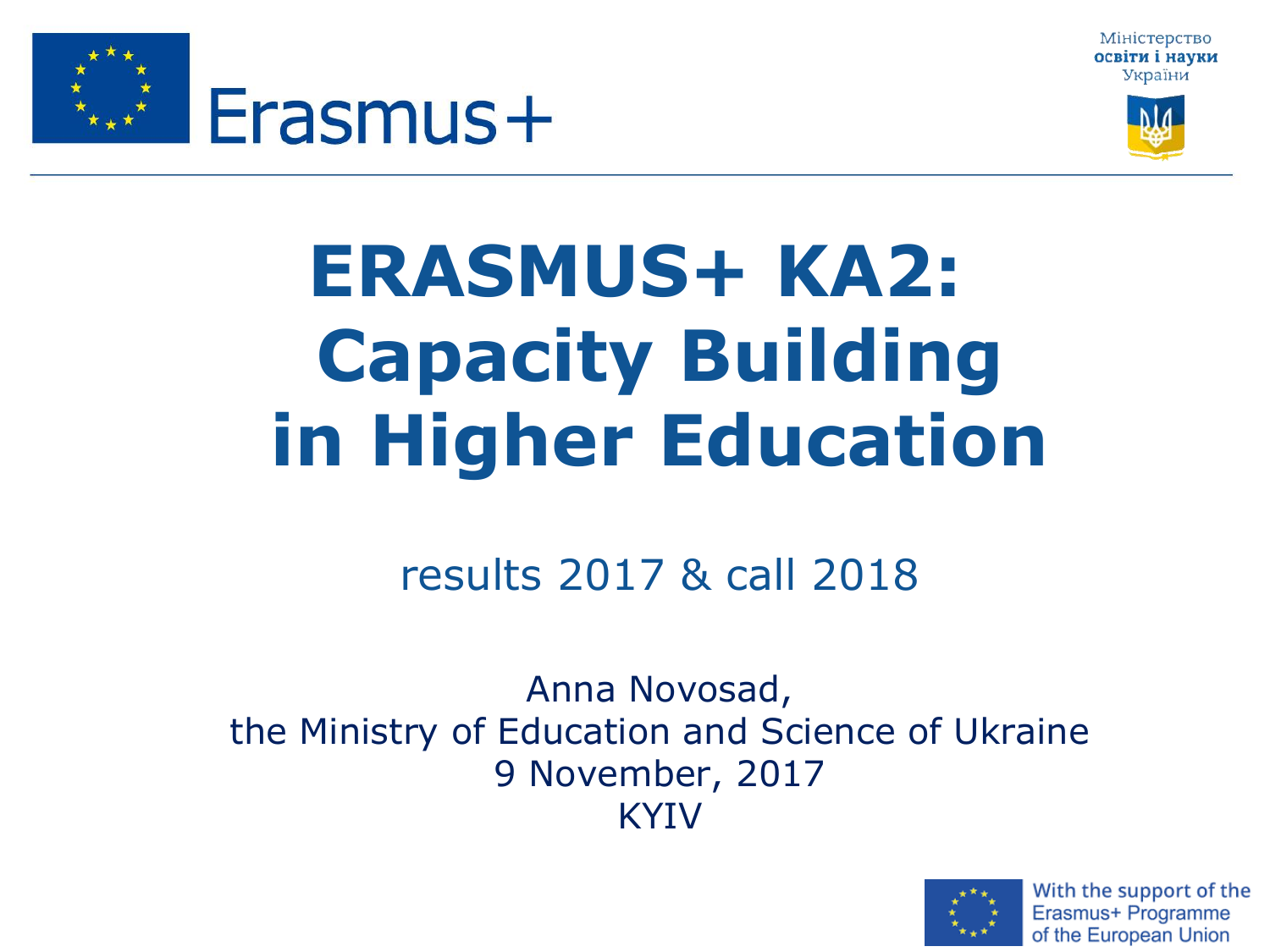





# **.National priorities 2018**

# **.Call 2018**



With the support of the Erasmus+ Programme of the European Union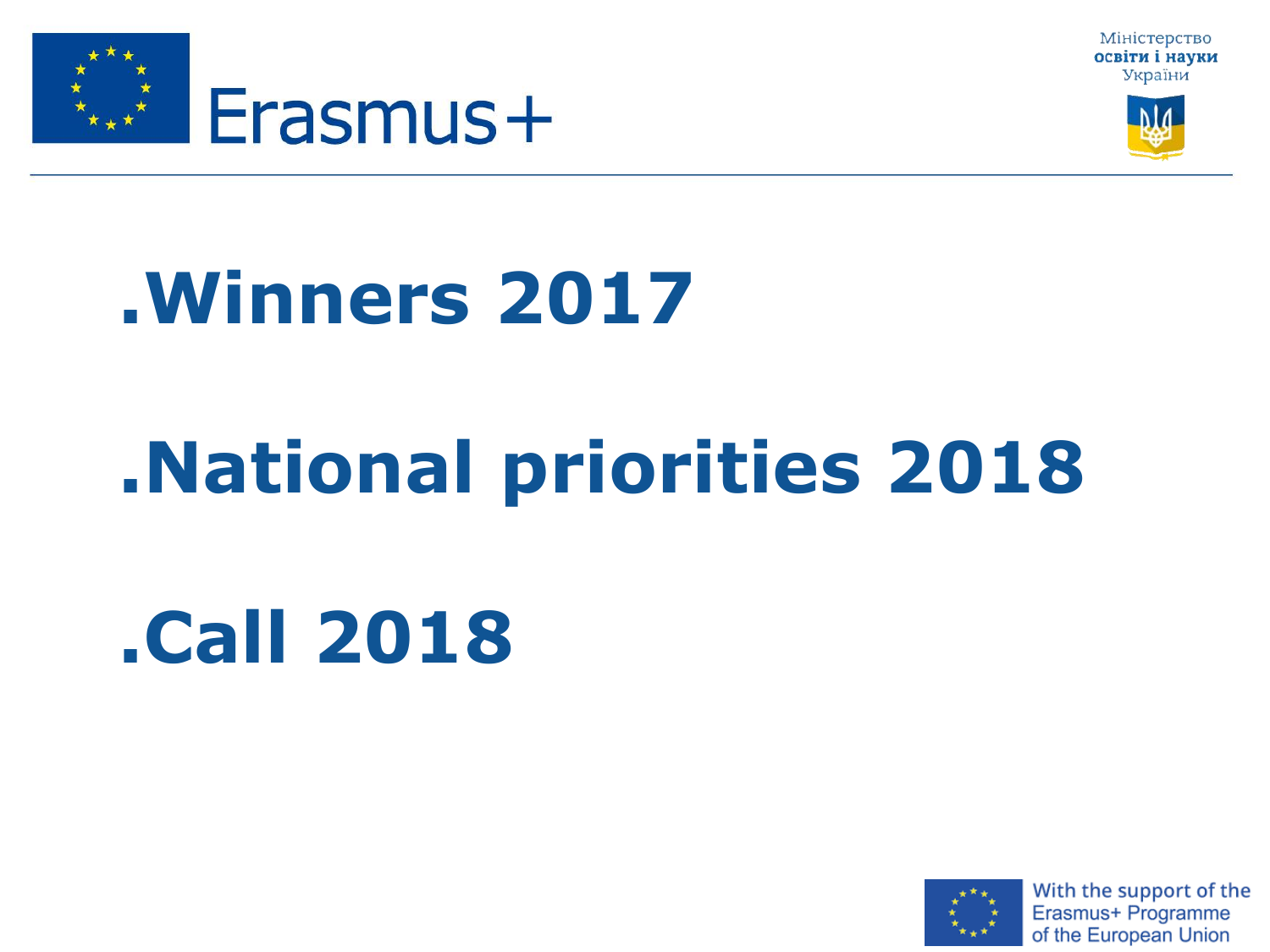





#### -**Modernization of Pedagogical Higher Education by Innovative Teaching Instruments**

Vasyl Stefanyk Precarpathian National University – GRANT HOLDER!!!

Borys Grinchenko Kyiv University,

Pavlo Tychyna Uman State Pedagogical University,

Pereiaslav-Khmelnytskyi Derzhavnyi Pedahohichnyi Universytet Imeni Hryhoriia Skovorody, South Ukrainian National Pedagogical University Named After K.D.Ushynsky, Luhansk Taras Shevchenko National University (relocated)

Limited Liability Company «Quality Ukraine»

-From Theoretical-Oriented to Practical education in Agrarian Studies National University of Life and Environmental Sciences of Ukraine,

Sumy National Agrarian University

-Master in Smart Transport and Logistics for Cities

Institute of Market Problems and Economical and Ecological Researches of National Academy of Science of Ukraine,

Lviv Polytechnic National University,

National Transport University,

O.M. Beketov National University of Urban Economy In Kharkiv,

Zhytomyr State Technological University



With the support of the Erasmus+ Programme of the European Union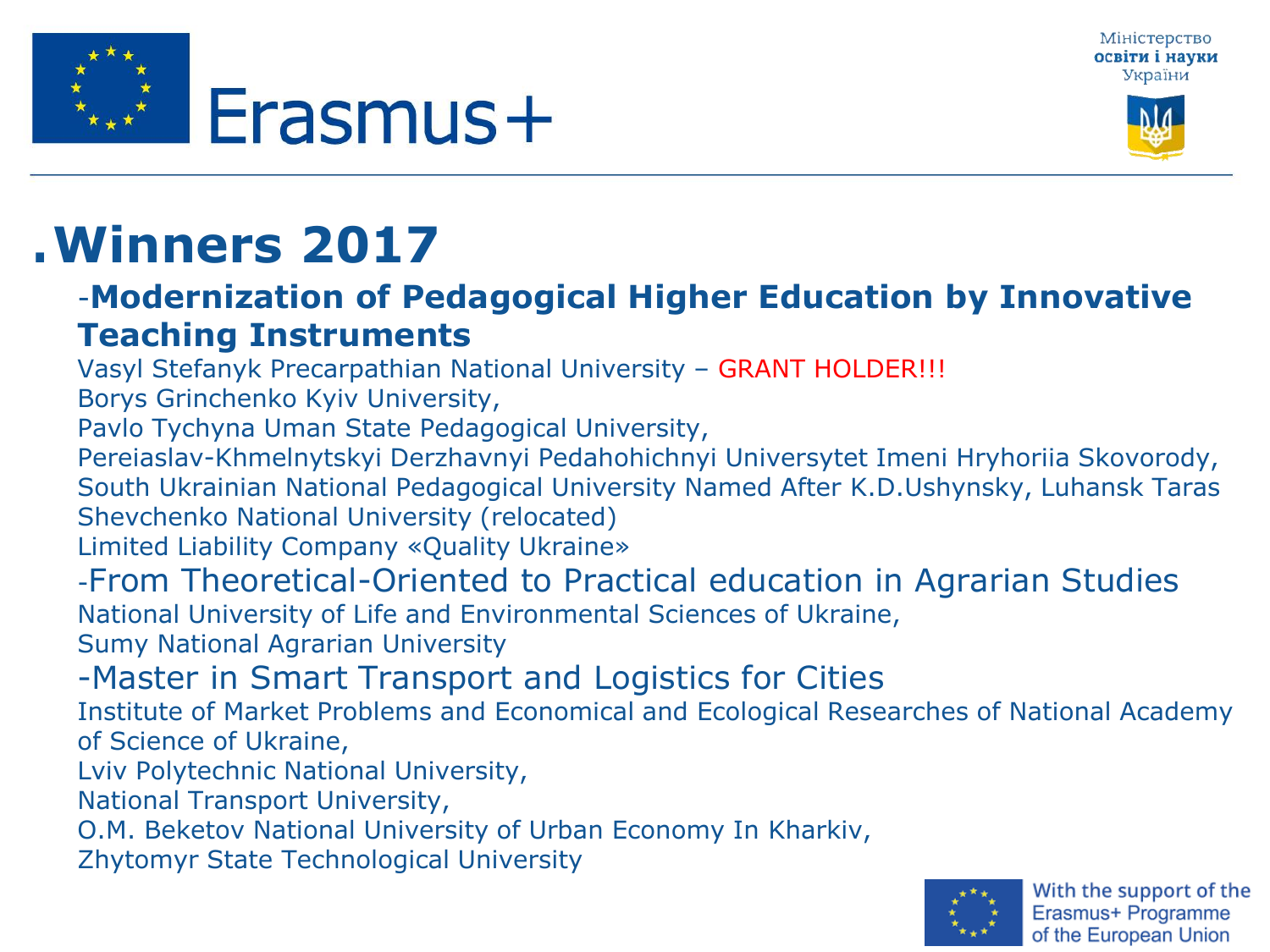





#### **-Integrated Doctoral Program for Environmental Policy, Management and Technology Institute of Ecology of the Carpathians NAS of Ukraine,**

**Odessa State Environmental University,** 

**V. N. Karazin Kharkiv National University**

#### **-Rethinking Regional Studies: The Baltic-Black Sea Connection**

**Ivan Franko National University of Lviv, Mariupolskii Derzhavnyi Universytet, Odessa National I.I. Mechnikov University, Taras Shevchenko National University of Kyiv;**

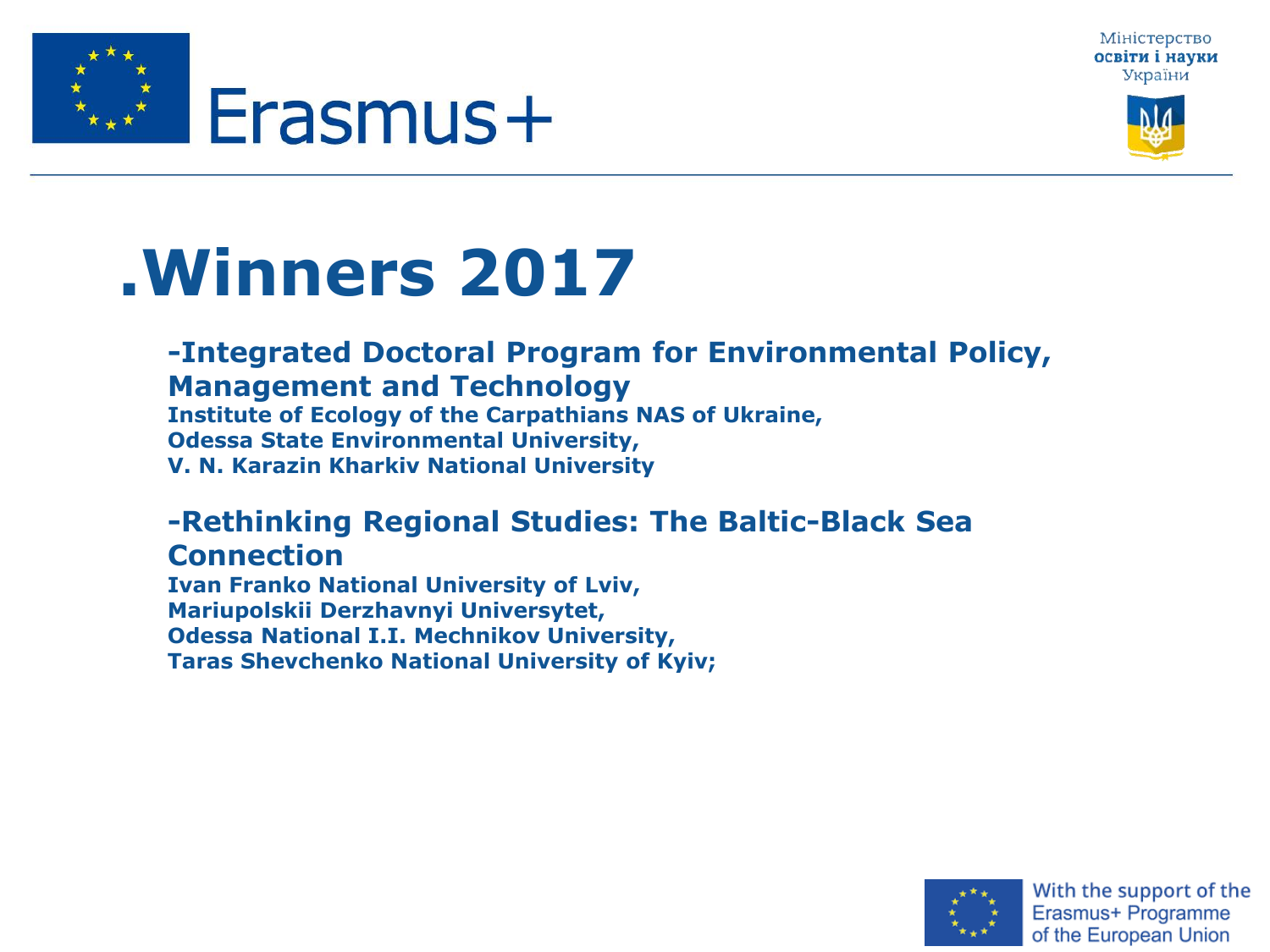





#### **-Improving skills in laboratory practice for agro-food specialists in eastern Europe**

**Bila Tserkva National Agrarian University,** 

**Lviv National University of Veterinary Medicine and Biotechnologies named after S.Z. Gzhytskyi,** 

**National University of Life and Environmental Sciences of Ukraine,** 

**Odessa National Academy of Food Technologies,** 

**Sumy National Agrarian University and State Center of Agricultural Products Certification and Examination,** 

**State Scientific And Research Institute of Laboratory Diagnostics and Veterinary and Sanitary Expertise,** 

**The Scientific and methodological Centre «Agroosvita»** 

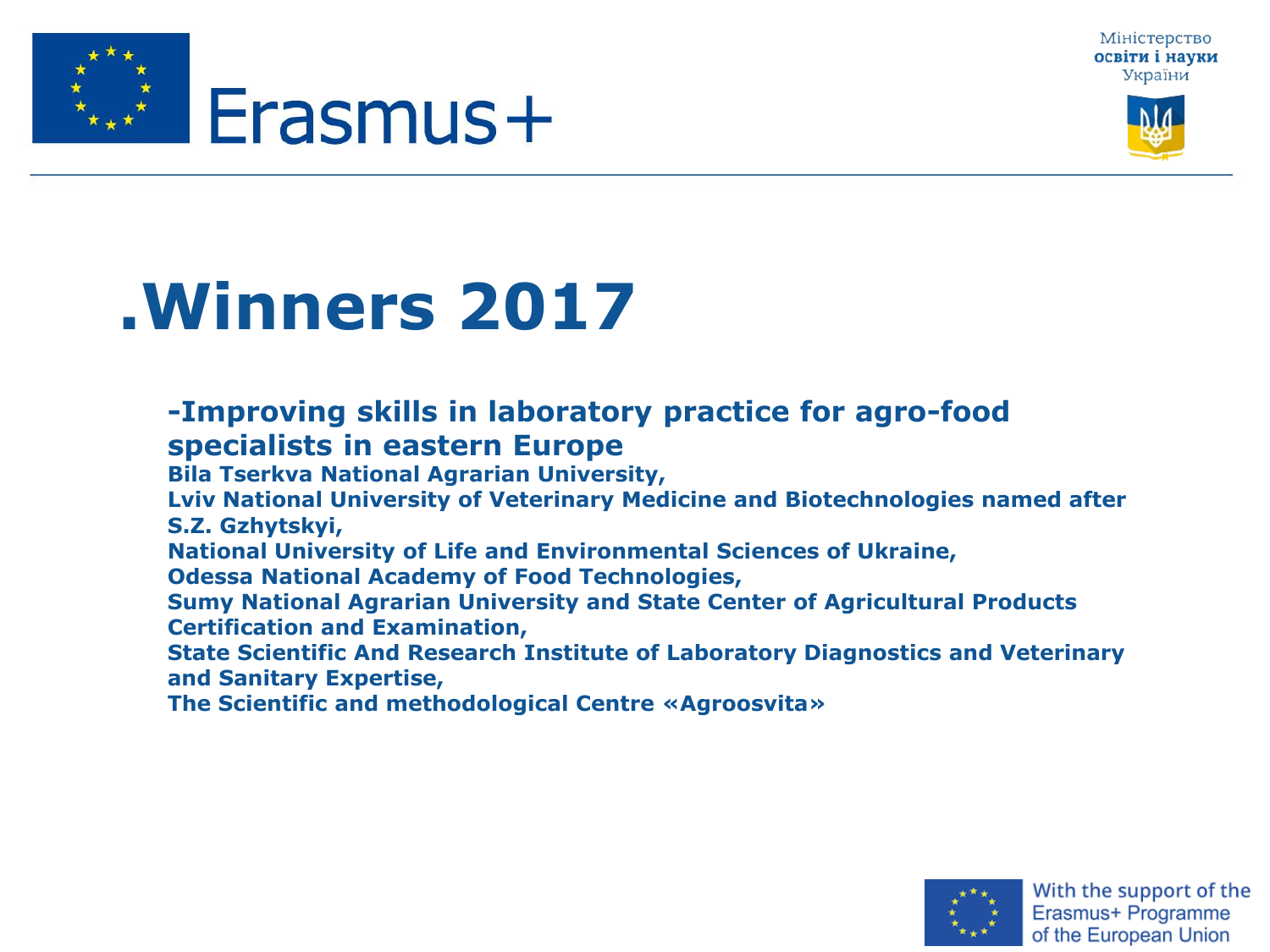





- **-Innovative Multidisciplinary Curriculum in Artificial Implants for Bio-Engineering BSc/MSc Degrees**
- **Donbass State Engineering Academy,**
- **Sytenko Institute of Spine and Joint Pathology National Academy of Medical Sciences of Ukraine,**
- **Pryazovskyi State Technical University,**
- **Vinnytsia National Technical University,**
- **Zaporizhzhya National Technical University**
- **-Implementation of Education Quality Assurance system via cooperation of University-Business-Government in HEIs (SP)**
- **Donetsk State University of Management,**
- **Institute of Higher Education of The National Academy of Educational Sciences of Ukraine,**
- **Lviv Polytechnic National University, National Metallurgical Academy of Ukraine, Simon Kuznets Kharkiv National University of Economics,**
- **National Agency for Higher Education Quality Assurance,**
- **Ministry of Education and Science of Ukraine**

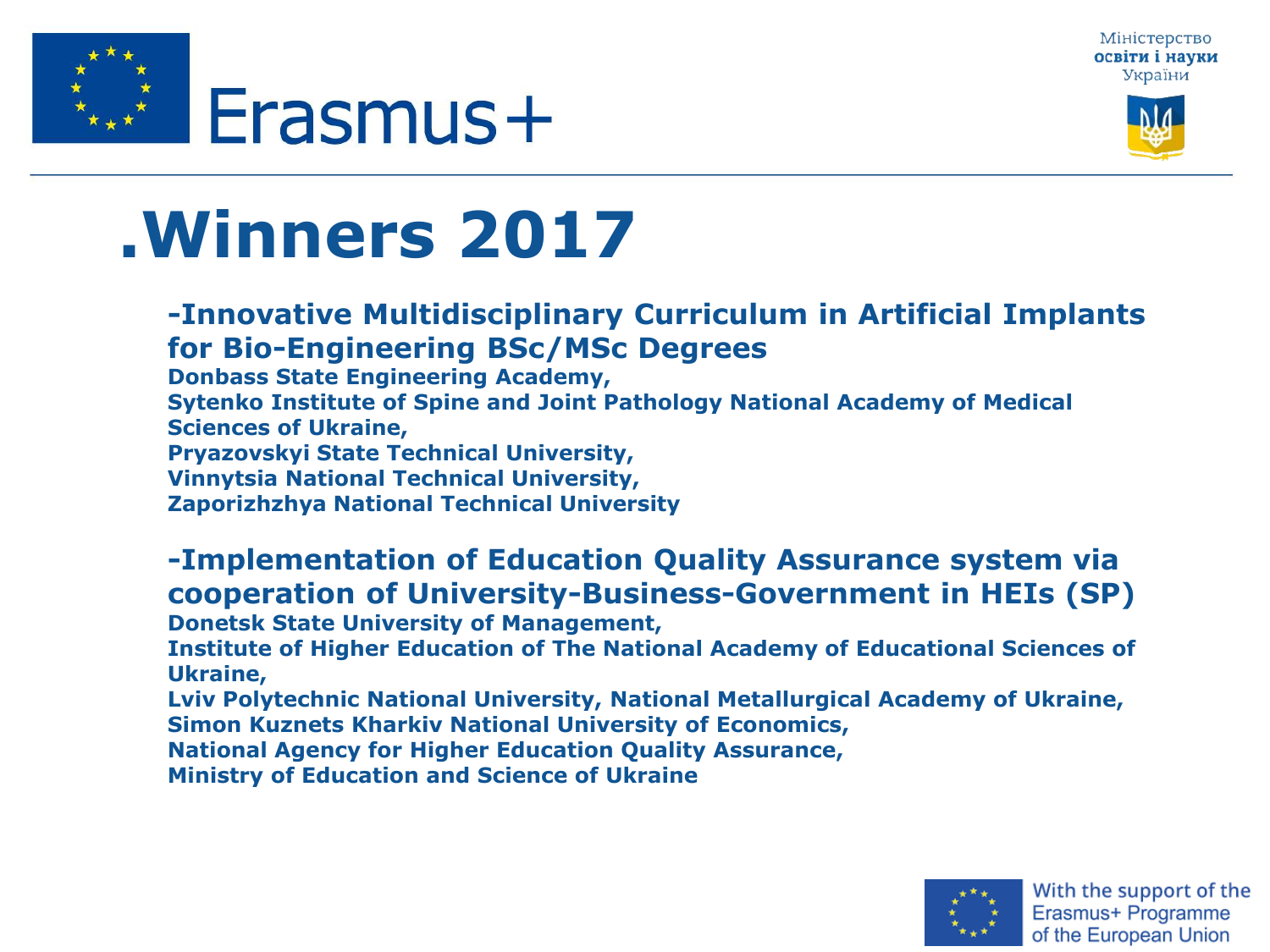Міністерство освіти і науки України





### **National and Regional Priorities for Joint & Structural Projects ERASMUS+ KA2: Capacity Building in Higher Education(CBHE) action 2018**

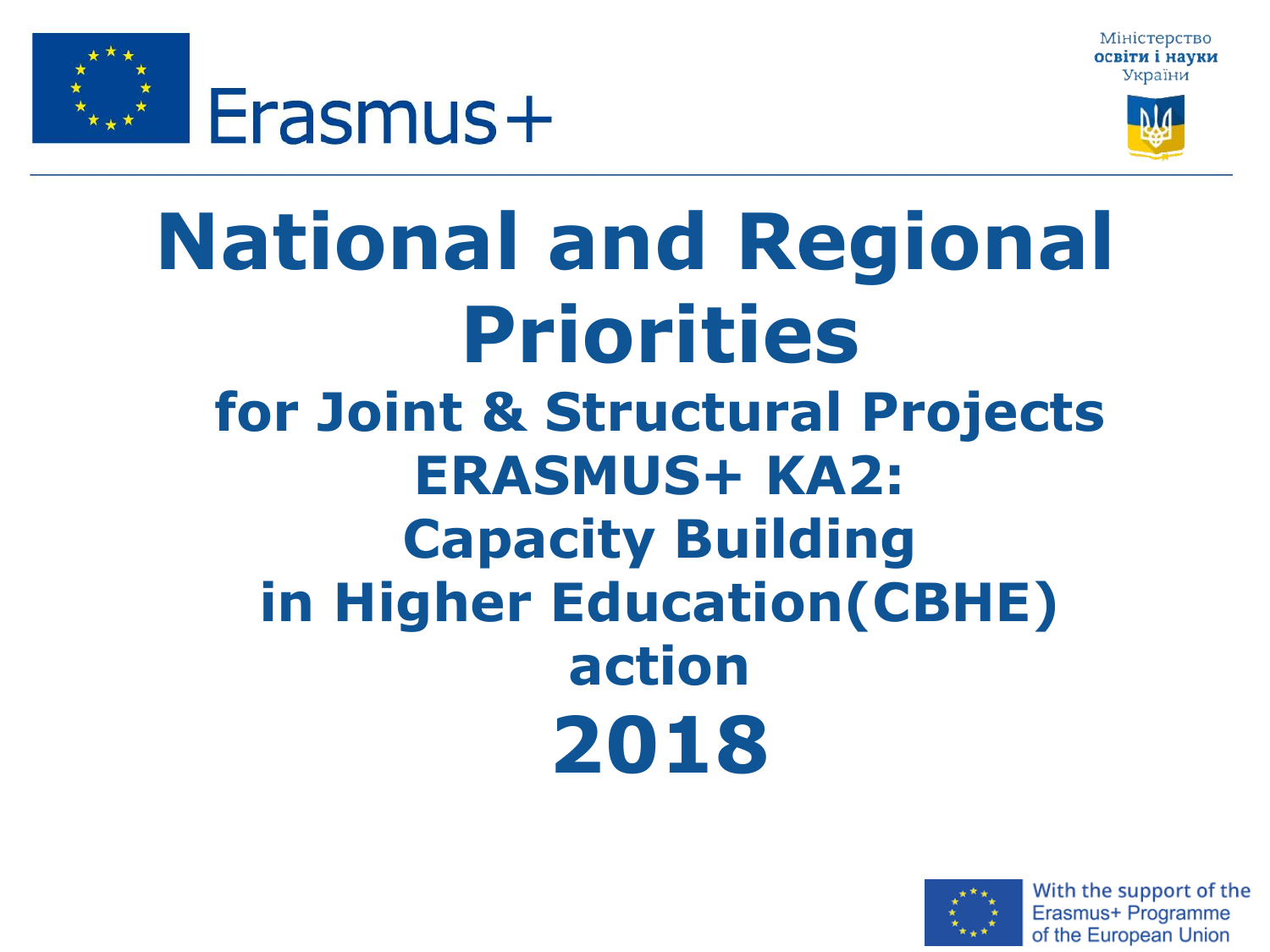Міністерство освіти і науки України



# **Priorities**

#### • *National Priorities*

Erasmus+

• *are established in close consultation between the EU Delegation and the Ministries responsible for higher education in the eligible Partner* 

### • *Regional Priorities*

• *are established by the Commission services based on the EU's external policy priorities and objectives with the Partner Countries' regions as identified in its regional strategic documents relating to the different funding instruments. They apply to all eligible regions under CBHE action.* 



With the support of the Erasmus+ Programme of the European Union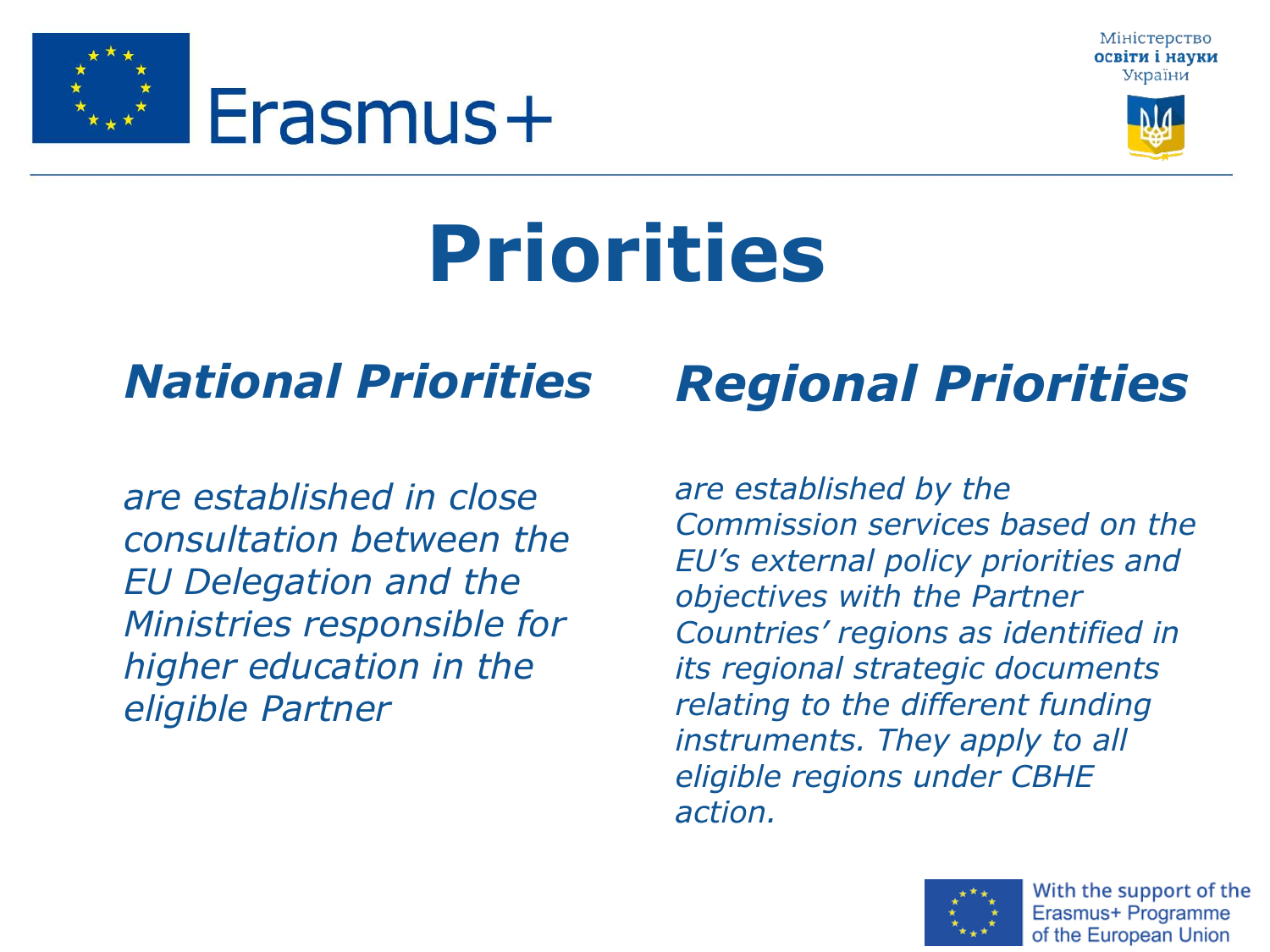

### **National Priorities – Ukraine (1/2)**

**Category A:**

Curriculum developme nt projects

• Teacher training & education

- Journalism and information
- Biological and related sciences
- Engineering and engineering trades
- Manufacturing and processing
- Agriculture, forestry, fishery and veterinary
- Health
- Welfare
- Transport services
- Security Service

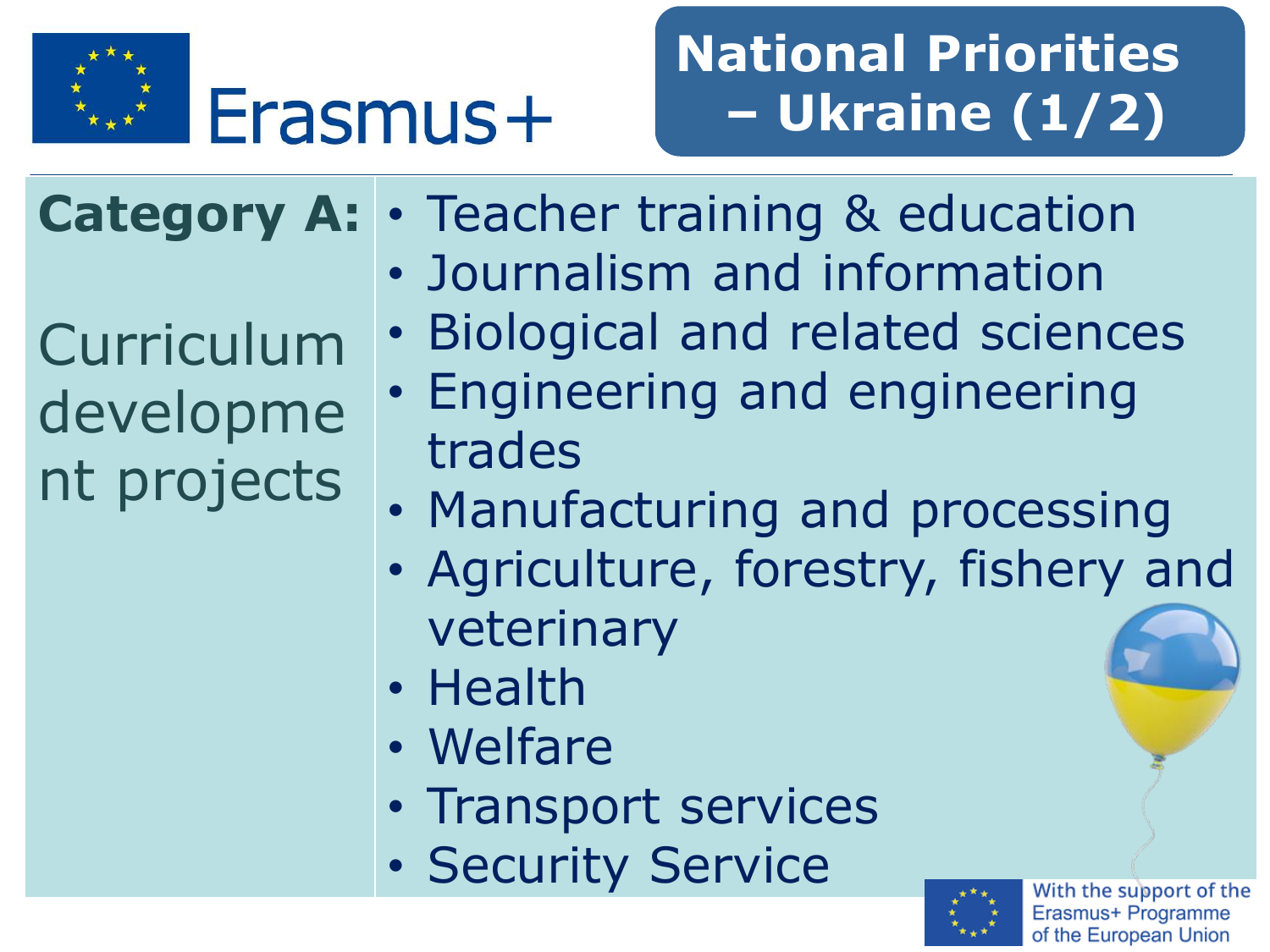

Erasmus+

#### **Regional Priorities – Eastern partnership**

**Category A:**

**Curriculum** development projects

- Teacher training & education science
- Social & behavioural science

• Law

- Physical sciences
- Agriculture, forestry & fishery
- Health
- Environmental protection

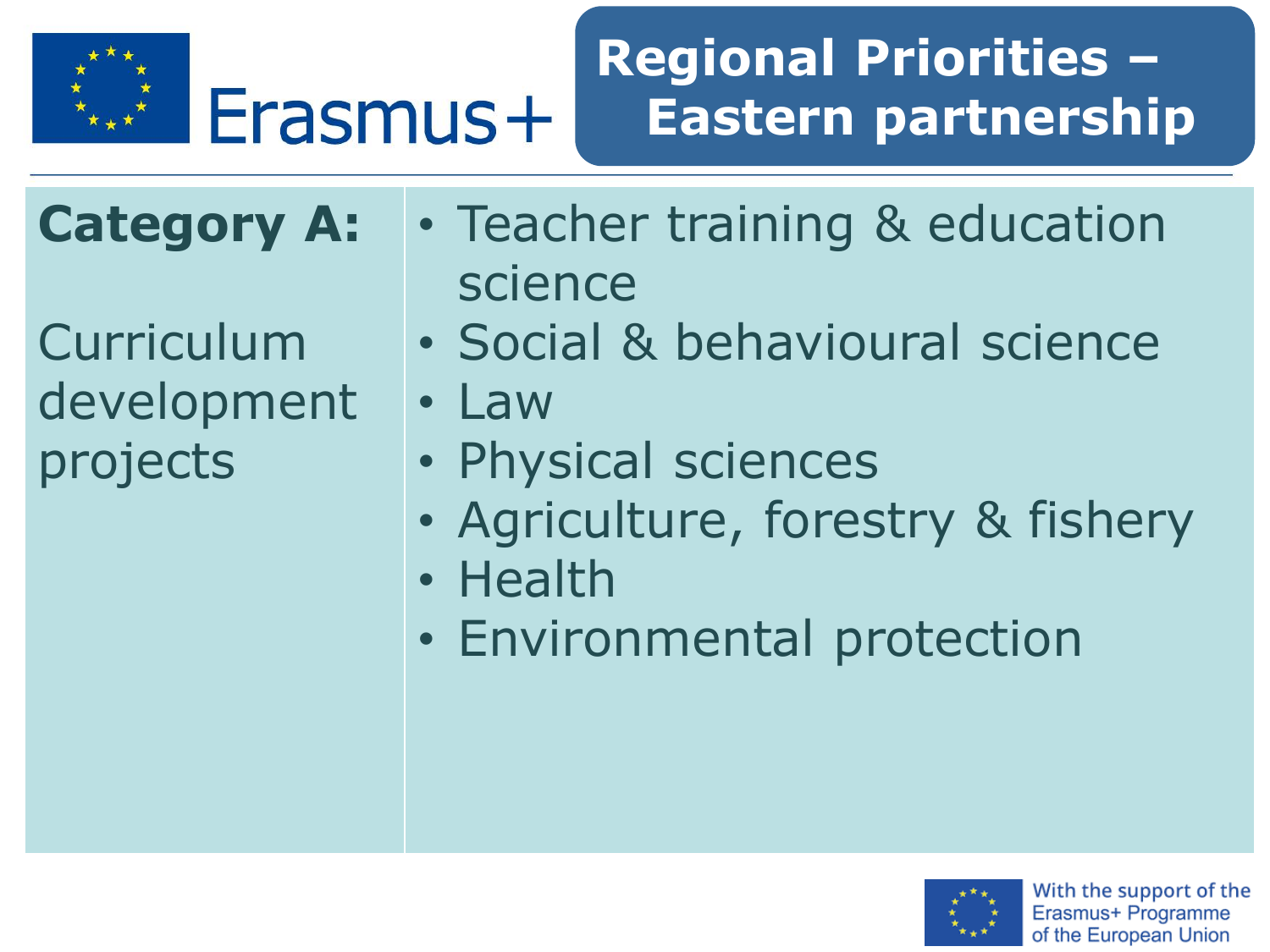

#### **National Priorities**  Erasmus+ **– Ukraine**

**Category** B**:** IMPROVING MANAGEME NT AND OPERATION OF HEIs

• Governance, strategic planning & management of HEIs (incl. HR & FM)

- Internationalisation of higher education institutions (including recognition mechanisms and mobility, international relations capacities)
- Quality assurance processes and mechanisms

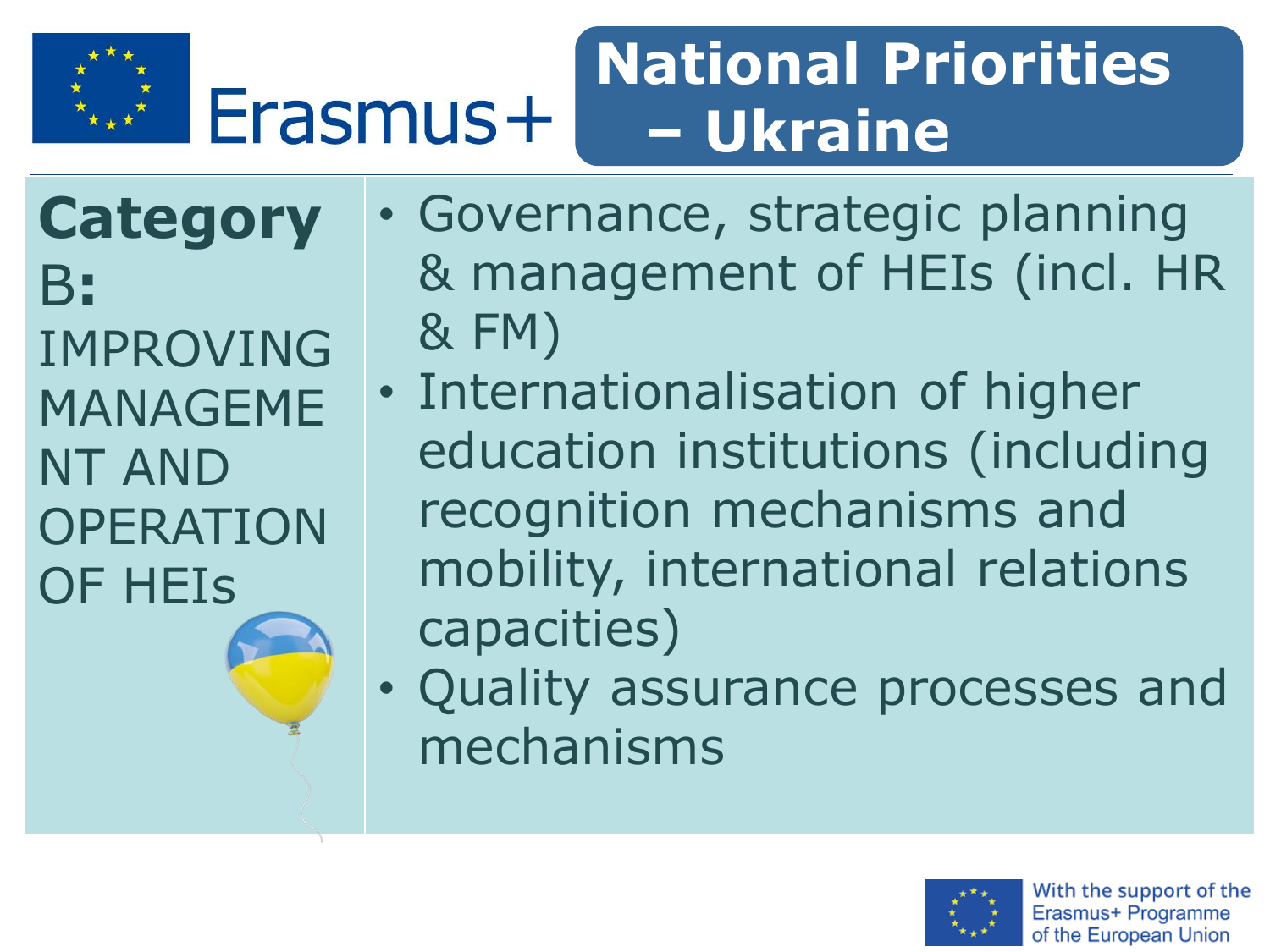

#### **Regional Priorities – Erasmus+** Eastern partnership

| <b>Category B:</b><br>Improving<br>management<br>& operation<br>of HEIs         | • Governance, strategic planning & management<br>of HEIs (incl. HR & financial management)<br><b>Internationalisation of HEIs</b><br>(incl. recognition mechanisms & mobility)<br>• Quality Assurance processes and mechanisms<br>Access to & democratisation of HE<br>$\bullet$<br>(incl. disadvantaged groups of people)                           |
|---------------------------------------------------------------------------------|------------------------------------------------------------------------------------------------------------------------------------------------------------------------------------------------------------------------------------------------------------------------------------------------------------------------------------------------------|
| <b>Category C:</b><br>Developing<br>the HE sector<br>within society<br>at large | • University-enterprise cooperation,<br>entrepreneurship & employability of<br>graduates<br>Knowledge triangle & innovation<br>$\bullet$<br>· International cooperation at<br>regional/cross-regional level<br>• Definition, implementation &<br>monitoring of reform poli<br>With the support of the<br>Erasmus+ Programme<br>of the European Union |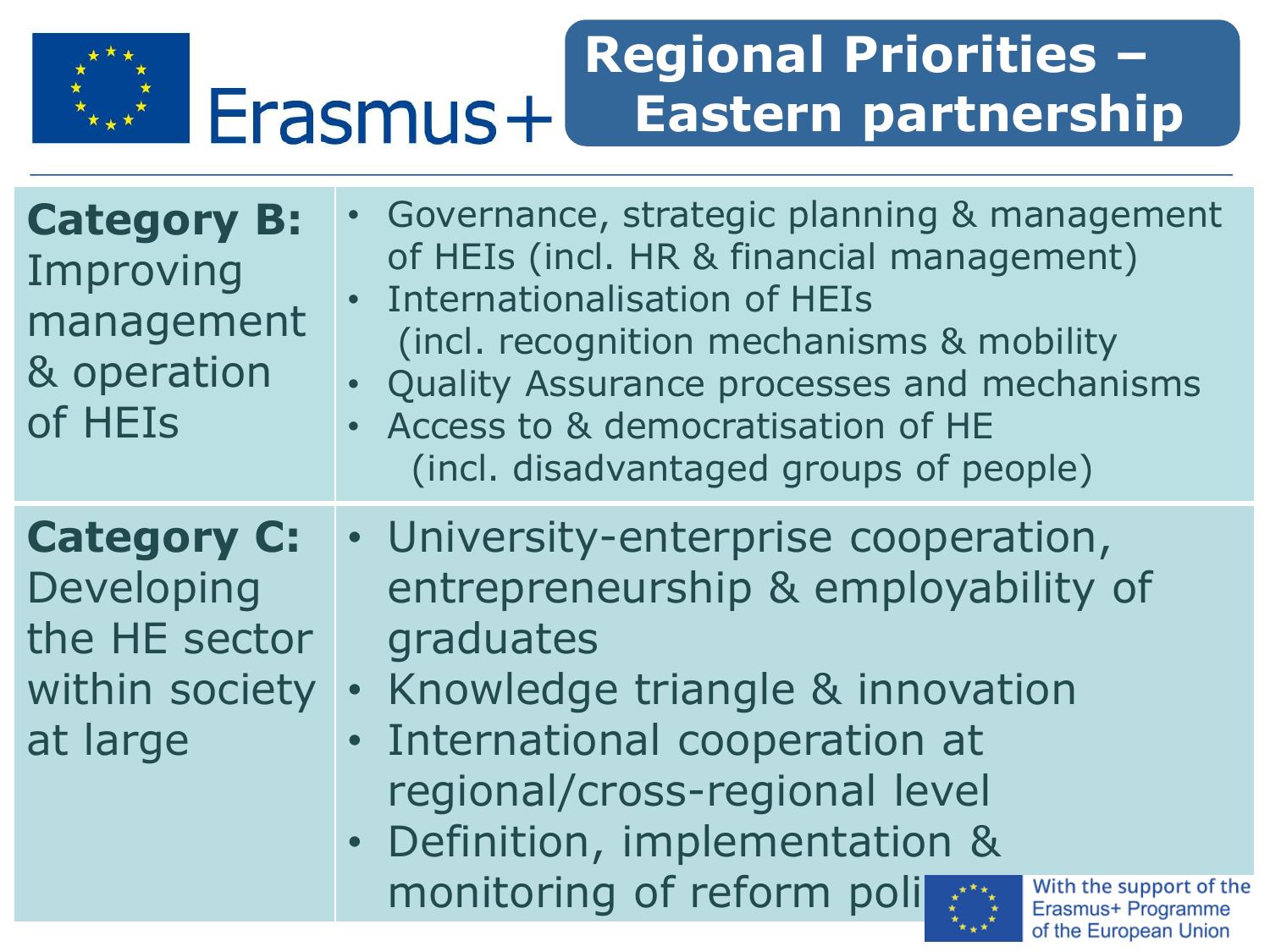

#### **National Priorities**  Erasmus+ **– Ukraine**

**Category C:** 

**DEVELOPI** NG THE **HIGHER** EDUCATIO N SECTOR WITHIN **SOCIETY** AT LARGE

• Development of school and vocational education at post-secondary non-tertiary education level (Such as reforming inservice training for teachers and reforms to the teaching profession)

- Recognision of Qualifications and Qualification frameworks
- Definition, implementation and monitoring of the reform policies (Including evidencebased policies, financing of education, governance, quality assurance of public and private higher education sector, introduction of transparency tools and standards and guidelines)

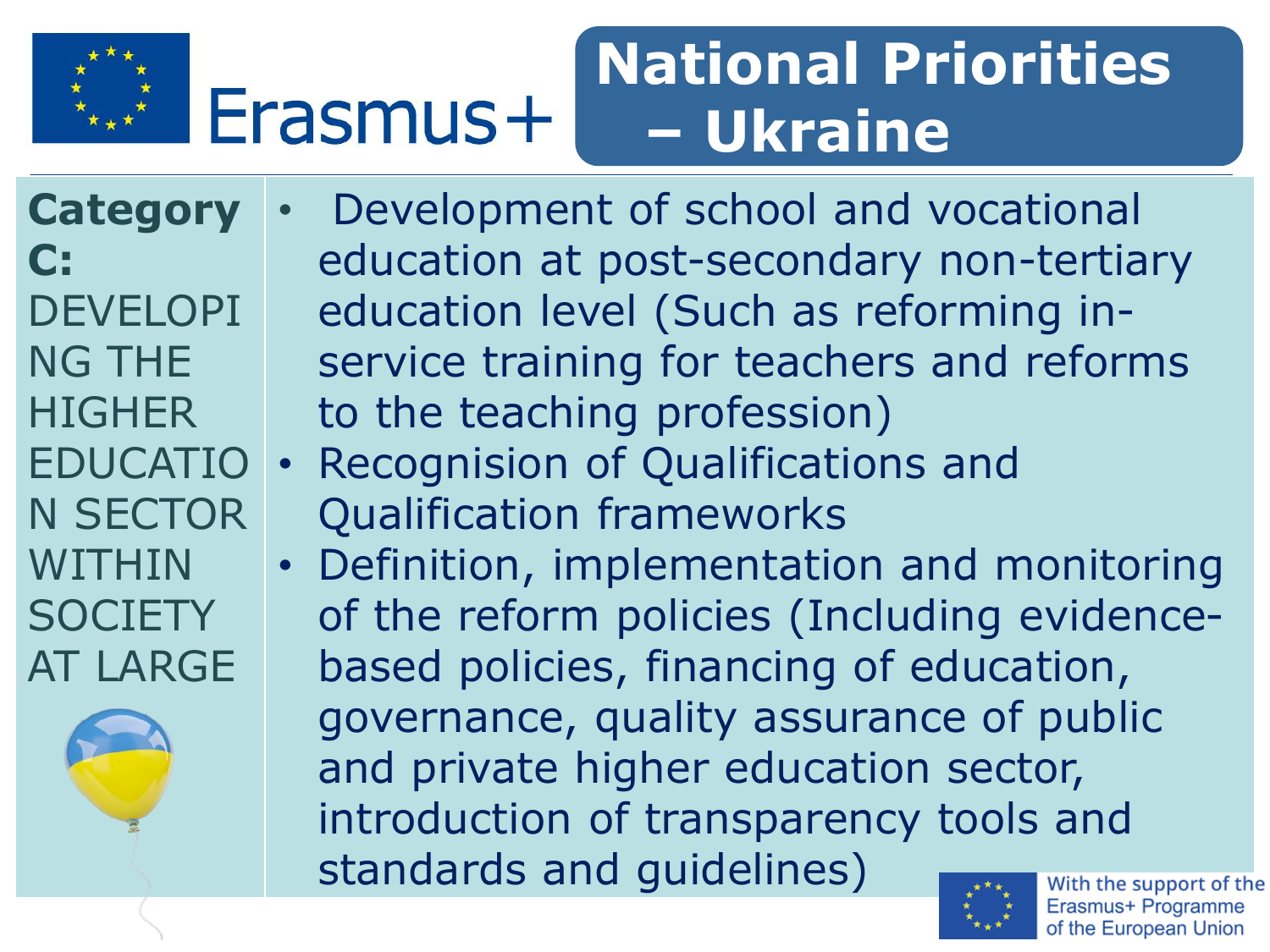





#### **Call 2018**

Підписання Міністерством освіти і науки України Мандатів щодо участі МОН у проектах ЄС Еразмус+ КА2

Термін подачі інформації до МОН: не пізніше ніж за 10 днів до останнього терміну подання заявок до ЄК (до 18.00, до 29 січня 2018)

Кому надсилати інформацію у МОН: управління міжнародного співробітництва та європейської інтеграції МОН: Новосад Г.І. (a\_novosad@mon.gov.ua) Белімов В. (v\_belimov@mon.gov.ua), 044 481 32 78 Щітка Л. (l\_shchitka@mon.gov.ua), 044 481 32 78

Інформація, яку потрібно надіслати МОН про проект: Назва проекту (повна назва та акронім) Координатор проекту (навчальний заклад/освітня установа, контактна особа) Учасники консорціуму (перелік усіх потенційних партнерів проекту) Опис проекту (тип проекту, пріоритети (національні та європейські), тривалість, цільова група, цілі проекту, проектна діяльність /заходи в рамках проекту (project activities), очікувані результати)

**ВАЖЛИВО**: врахувати результати освітніх проектів**,** які реалізовуються з іншими іноземними партнерами (матриця міжнародних проектів)